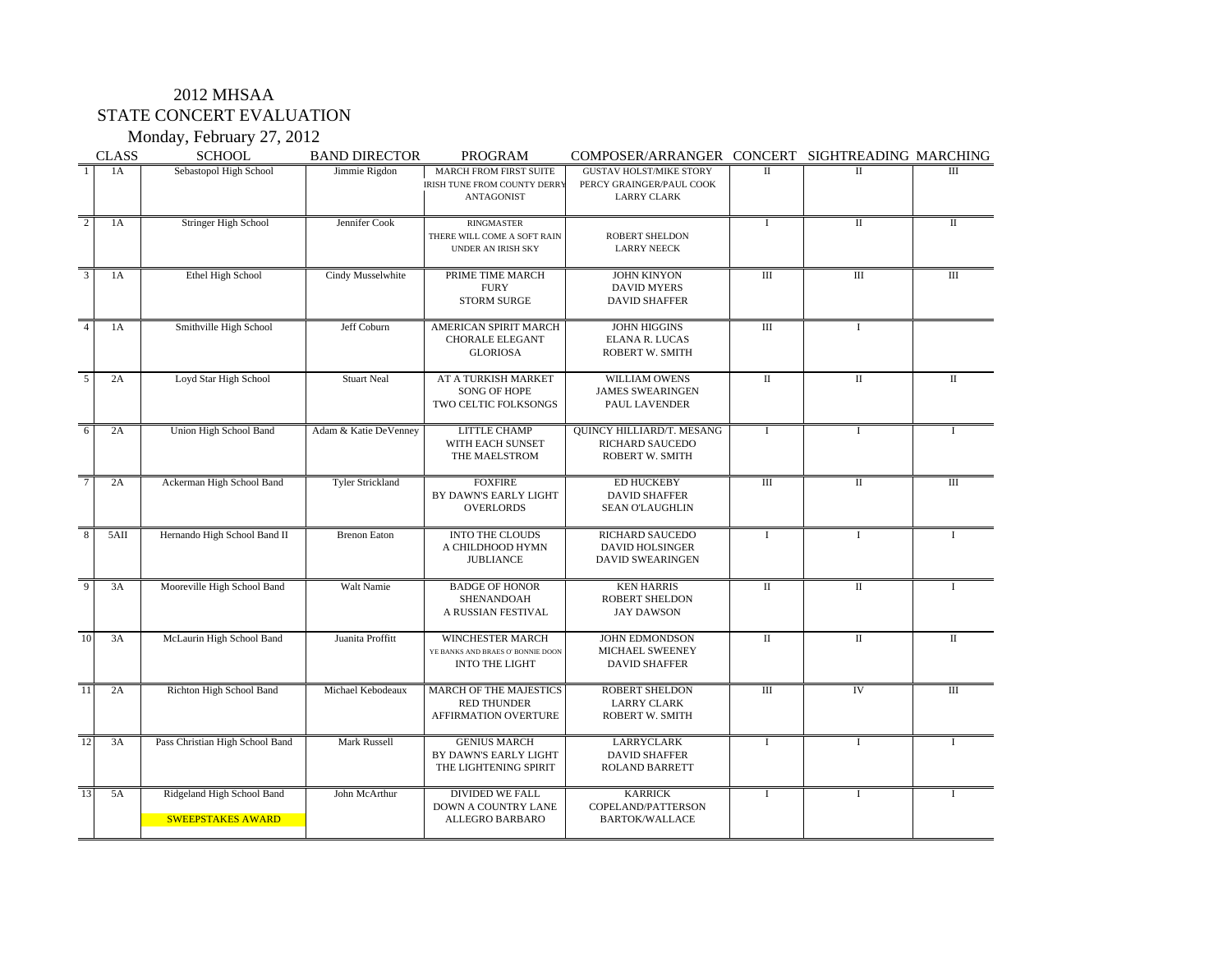#### 2012 MHSAA

STATE CONCERT FESTIVAL

Tuesday, February 28, 2012

|                      | <b>CLASS</b> | Tuesday, February 28, 2012<br><b>SCHOOL</b>             | <b>BAND DIRECTOR</b>       | PROGRAM                                                                              | COMPOSER/ARRANGER CONCERT SIGHTREADING MARCHING                                      |                      |                      |                      |
|----------------------|--------------|---------------------------------------------------------|----------------------------|--------------------------------------------------------------------------------------|--------------------------------------------------------------------------------------|----------------------|----------------------|----------------------|
|                      | 2A           | Germantown High School                                  | Justin Harvison            | MANHATTEN BEACH MARCH<br>LO, HOW A ROSE E'ER BLOOMING<br>ELEMENTS (PETITE SYMPHONY)  | J.P. SOUSA/BRION/SCHISSEL<br>MICHAEL PRAETORIUS/L. KERCHNER<br><b>BRIAN BALMAGES</b> |                      |                      |                      |
| $\overline{2}$       | 2A           | Mize High School                                        | Mike Vaughn                | <b>WINCHESTER MARCH</b><br>THE WATER IS WIDE<br>MYSTIC LEDGEND                       | <b>JOHN EDMONDSON</b><br><b>JAMES SWEARINGER</b><br><b>ANNE MCGINTY</b>              | IV                   | IV                   | Ш                    |
| $\mathbf{3}$         | 2A           | Lake High School                                        | Mark Davis                 | UTAH BEACH<br>WYNDHAM VARIATIONS<br>INCANTATION AND RITUAL                           | JOHN EDMONDSON<br><b>JAMES SWEARINGER</b><br><b>BRIAN BALMAGES</b>                   | П                    | $\scriptstyle\rm II$ | $\rm II$             |
|                      | 2A           | <b>Baldwyn High School</b>                              | <b>Billy Morton</b>        | <b>DREAMS OF VICTORY</b><br>THE GENTLE MIST OF SPRING<br><b>VISOGOTHS</b>            | <b>MATT CONAWAY</b><br><b>JAMES SWEARINGER</b><br><b>SEAN O'LOUPHLIN</b>             | П                    | П                    | T                    |
| $\tilde{\mathbf{z}}$ | 2A           | J. Z. George High School Band                           | Lane Thompson              | <b>RADETZKY MARCH</b><br><b>SONG OF THE HEBRIDES</b><br><b>BLACK FOREST OVERTURE</b> | JOHANN STRAUSS/A. BALENT<br><b>LARRY DAEHN</b><br><b>MICHAEL SWEENY</b>              | Ш                    | $\overline{m}$       | Comments             |
|                      | 2A           | Wesson High School Band                                 | Randy Loftin               | HILLTOPPERS MARCH<br><b>ASCENTIUM</b><br><b>FIRE DANCE</b>                           | PAUL YODER<br>ED HUCKEBY<br><b>DAVID SHAFFER</b>                                     | $\rm II$             | $\scriptstyle\rm II$ | I                    |
|                      | 2A           | Eupora High School Band                                 | <b>Chad Hawkins</b>        | <b>NEW YORK HIPPODROME</b><br>FESTIVE DANCE FROM FAUST<br>DEIR' IN DE                | JOHN PHILLIP SOUSA/BYRNE<br><b>CHARLES GOUNOD/GLOVER</b><br><b>WARREN BARKER</b>     | П                    | 1                    | 1                    |
| 8                    | 3AII         | Saltillo High School Band II                            | Robin Hill                 | VALLEY FORGE MARCH<br>PSALM 42<br><b>KENTUCKY 1800</b>                               | KARL KING/SWEARINGER<br>SAMUEL HAZO<br><b>CLARE GRUNDMAN</b>                         | $\scriptstyle\rm II$ | $\bf{I}$             |                      |
|                      | 5AII         | Starkville High School Band II                          | DeMarion Jefferson         | PSALM AND CELEBRATION<br>TOO BEAUTIFUL FOR WORDS<br>THE LIGHTNING SPIRIT             | <b>BRUCE PEARSON</b><br><b>ROB GRICE</b><br>ROLAND BARRETT                           | $\scriptstyle\rm II$ | π                    |                      |
| 10                   | 2A           | Enterprise High School Band<br><b>SWEEPSTAKES AWARD</b> | Jill Shumaker              | <b>COMMAND MARCH</b><br>TOO BEAUTIFUL FOR WORDS<br><b>FANFARE AND JUBILEE</b>        | JOHN EDMONDSON<br><b>ROB GRICE</b><br><b>JAMES SWEARINGER</b>                        | L                    | T.                   | I                    |
| 11                   | 4A           | Philadelphia High School Band                           | <b>Harold Boler</b>        | <b>HERITAGE DAYS</b><br><b>ACCLAMATIONS</b><br>ZEAL                                  | JOHN EDMONDSON<br>ED HUCKEBY<br><b>ROB GRICE</b>                                     | Ш                    | П                    | Π                    |
| 12                   | 4A           | Raleigh High School Band                                | Gerald Kenney              | <b>GETTYSBURG MARCH</b><br>INTRODUCTION AND RONDO<br>LEGEND OF THE OAKATOMA          | <b>ERIC OSTERLING</b><br><b>ED HUCKEBY</b><br><b>GREG FHIARAS</b>                    | Ш                    | Ш                    | Ш                    |
| 13                   | 4A           | West Marion High School Band                            | Valerie Saundry            | FT. MCINTOSH MARCH<br>THERE WILL COME SOFT RAINS<br>CARPATHIA                        | DENNIS O. EVELAND<br><b>ROBERT SHELDON</b><br>WILLIAM OWENS                          | IV                   | Ш                    | III                  |
| 14                   | 4A           | Sumrall Hinds School Band                               | William Garner             | <b>MIGHTY MITE</b><br><b>DANSE BOHEMIEN</b><br>SHENANDOAH                            | TED MESANG/SEAN O'LOUGH<br>RANDALL STANDRIDGE<br><b>ROBERT SHELDON</b>               | 1                    | 1                    | T                    |
| 15                   | 4A           | South Pontotoc High School Band                         | JJ Hatfield/Dale Wigginton | FIRE!<br>TWO BRITISH FOLK SONGS<br>CEREMONY, CHANT, & RITUAL                         | <b>GARY GILROY</b><br>ELLIOT DEL BONGO<br><b>DAVID SHAFFER</b>                       | П                    | T.                   | T                    |
| 16                   | 4A           | Manatachie High School Band                             | Andrew Fox, Jr.            | THE GRAND OLD DUKE OF YORK<br>UNDER AN IRISH SKY<br>RHYTHM OF THE SPHERES            | PIERRE LAPLANTE<br><b>LARRY NEEK</b><br><b>ERIK MORALES</b>                          | Π                    | $\Pi$                | $\scriptstyle\rm II$ |
| 17                   | 4A           | Nettleton High School Band                              | Rebekah Wells              | <b>MANHATTEN BEACH</b><br>CRYSTAL CITY OVERTURE<br>PINNACLE                          | SOUSA/FOX<br>JOHN EDMONDSON<br><b>ROB GRICE</b>                                      | П                    | Ш                    | π                    |
| 18                   | 4A           | Byhalia High School Band                                | Tony Crockett              | <b>COMMAND MARCH</b><br>OF GENTLE SPIRIT<br>EAGLE MT. OVERTURE                       | JOHN EDMONDSON<br>WILLIAM OWENS<br><b>ROBERT SHELDON</b>                             | Ш                    | IV                   |                      |
| 19                   | 5A           | Starkville High School Band<br><b>SWEEPSTAKES AWARD</b> | Shawn Sullivan             | <b>IGNITION</b><br><b>SALVATION IS CREATED</b><br><b>GOD OF OUR FATHERS</b>          | <b>STALTER</b><br>TSCHESNOKOFF/HOUSEKNECHT<br>SMITH                                  | I                    | $\mathbf I$          | $\mathbf I$          |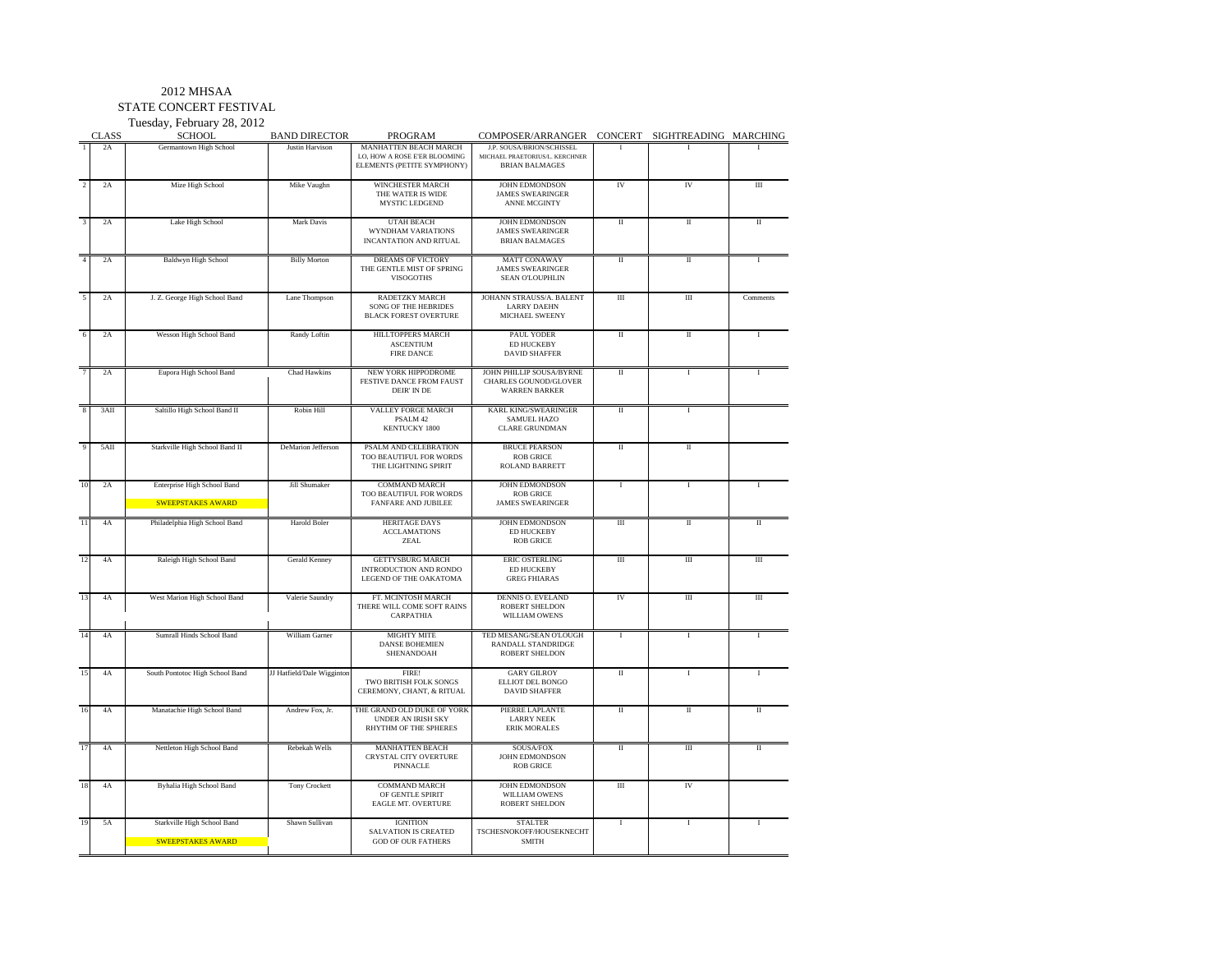#### 2012 MHSAA

STATE CONCERT FESTIVAL

Wednesday, February 29, 2012

|                         | <b>CLASS</b> | $m$ cuncsuay, i coruary 27, 2012<br><b>SCHOOL</b>       | <b>BAND DIRECTOR</b> | <b>PROGRAM</b>                                                                                   | COMPOSER/ARRANGER CONCERT                                                      |              | SIGHTREADING            | MARCHING     |
|-------------------------|--------------|---------------------------------------------------------|----------------------|--------------------------------------------------------------------------------------------------|--------------------------------------------------------------------------------|--------------|-------------------------|--------------|
| $\mathbf{1}$            | 3A           | St. Andrews High School Band                            | Dr. Dennis Cranford  | HOLYROOD MARCH<br><b>SKYDANCE</b><br>YELLOW MOUNTAINS                                            | <b>ALFORD</b><br>SAUCEDO<br>de HAAN                                            | $\Pi$        |                         |              |
| $\overline{2}$          | 3A           | Crystal Springs High School Band                        | Shelsea Buckhalter   | PRECISION MARCH<br>STONE MT. FANTASY<br>IN DARKEST NIGHT                                         | HAROLD BENNETT/LARRY CLARK<br><b>HUCKEBY</b><br><b>BARRY KOPETZ</b>            | $\rm{II}$    | $\rm{II}$               |              |
| $\overline{\mathbf{3}}$ | 3A           | Morton High School Band                                 | Lee Rigdon           | <b>BRANDENBURG GATE</b><br><b>GENTLY TOUCHING THE SKY</b><br>ALLEGRETTO FROM SYMPHONY 7          | <b>VINSON</b><br><b>SHELDON</b><br><b>LONGFIELD</b>                            | Ш            | $\rm I$                 | $\mathbf{I}$ |
| $\overline{4}$          | 3A           | Forest High School Band                                 | Mandi King           | NEWCASTLE MARCH<br>A SONG FOR FRIENDS<br><b>RITES OF TAMBURO</b>                                 | <b>JOHNNIE VINSON</b><br><b>LARRY DAEHN</b><br><b>ROBERT W. SMITH</b>          | $\rm II$     | $\rm III$               | $\rm III$    |
| 5                       | 3A           | Leake Central High School Band                          | Karen Girling        | ST. PETERSBURG MARCH<br>AT A TURKISH MARKET<br>CEREMONY, CHANT, AND RITUAL                       | <b>JOHNNIE VINSON</b><br>WILLIAM OWENS<br><b>DAVID SHAFFER</b>                 | $\rm II$     | $\overline{\rm{II}}$    |              |
| 6                       | 3A           | Belmont High School Band                                | Ronny Griffin        | <b>PRECISION</b><br>IN THIS QUIET PLACE<br>DEDICATION, MARCH & CELEBRATION                       | HAROLD BENNETT/L. CLARK<br>ROBERT SHELDON<br><b>JAMES SWEARINGEN</b>           | Ш            | $\rm III$               | $\mathbf{H}$ |
| 7                       | 3A           | Booneville High School Band<br><b>SWEEPSTAKES AWARD</b> | John & Lora Emerson  | AN AMERICAN FANFARE<br><b>ECHOES</b><br><b>ABRAM'S PURSUIT</b>                                   | <b>RICK KIRBY</b><br>SAMUAEL HAZO<br><b>DAVID HOLSINGER</b>                    | $\mathbf I$  | $\mathbf I$             |              |
| 8                       | 3AII         | Ripley High School Band II                              | Tammye Hight         | <b>BIG FOUR MARCH</b><br>A CHILDHOOD HYMN<br><b>FIRE DANCE</b>                                   | <b>JAMES SWEARINGEN</b><br><b>DAVID HOLSINGER</b><br><b>DAVID SHAFFER</b>      | $\rm II$     | $\mathbf{I}$            |              |
| 9                       | 3AII         | Aberdeen High School Band II                            | Kenneth Clay         | <b>INTO THE CLOUDS</b><br><b>RYTHMOS</b><br>SHENANDOAH                                           | RICHARD SAUCEDO<br>ROBERT W. SMITH<br>ROBERT SHELDON                           | П            | $\mathbf I$             |              |
| 10                      | 3A           | Winona High School Band                                 | Joseph Sanchez       | <b>CHIMES OF LIBERTY</b><br>FESTIVAL & BALLADE FOR WINDS<br>WITH EACH SUNSET                     | RICHARD SAUCEDO                                                                | $\rm II$     | $\mathbf{I}$            | $\rm II$     |
| 11                      | 3A           | Choctaw Central High School Band                        | Elter Wilson         | <b>HIS HONOR</b><br><b>GRAND CANYON OVERTURE</b><br>MYSTIC RIVER FANTASY                         | H. FILLMORE/C. CARTER<br>JAMES SWEARINGEN/C. CARTER<br><b>JAMES SWEARINGEN</b> | $\rm II$     | IV                      | $\mathbf{I}$ |
| 12                      | 3A           | Aberdeen High School Band<br><b>SWEEPSTAKES AWARD</b>   | Toni Reece           | <b>CIRCUS DAYS</b><br>WHEN ANGELS WEEP<br>AN IRISH AYRE FOR WINDS                                | <b>KARL KING</b><br><b>DAVID SHAFFER</b><br><b>WARREN BARKER</b>               | $\bf{I}$     | $\mathbf{I}$            |              |
| 13                      | 3A           | Southeast Lauderdale High School Band                   | Scott Kratzer        | <b>FAIREST OF THE FAIR</b><br><b>GENTLY TOUCH THE SKY</b><br>ANTHEM FOR WINDS AND PERC           | J.P. SOUSA/HAROLD GORE<br><b>ROBERT SHELDON</b><br><b>CLAUDE T. SMITH</b>      | $\bf{I}$     | $\;$ II                 |              |
| 14                      | 3A           | Seminary High School Band                               | Wade Bouchard        | WINCHESTER MARCH<br>A SONG OF HOPE<br>ATLANTIS: THE LOST CONTINENT                               | JOHN EDMONDSON<br><b>JAMES SWEARINGEN</b><br><b>ROB ROMEYN</b>                 | $\bf{I}$     | $\rm{II}$               |              |
| 15                      | 3A           | Independence High School Band                           | Ron Cox              | AT THE CROSSROADS<br>A SONG FOR FRIENDS<br><b>EAGLE MT. OVERTURE</b>                             | <b>ROBERT SMITH</b><br><b>LARRY DAEHN</b><br><b>ROBERT SHELDON</b>             | $\mathbf{I}$ | $\overline{\mathbf{u}}$ | $\mathbf{H}$ |
| 16                      | 3A           | Kossuth High School Band                                | David Hopple         | <b>BONDS OF UNITY</b><br>WHEN THE STARS BEGAN TO FALL<br><b>CONCERTANTE FOR WINDS</b>            | <b>KARL KING</b><br><b>FRED ALLEN</b><br>ED HUCKEBY                            | $\mathbf{I}$ | $\mathbf{I}$            | $\mathbf{I}$ |
| 17                      | 3A           | Ripley High School Band<br><b>SWEEPSTAKES AWARD</b>     | Sam Cunningham       | <b>FANFARE &amp; FLORISHES</b><br>ON A HYMNSONG OF PHILIP BLISS<br>TO DANCE IN THE SECRET GARDEN | <b>CURNOW</b><br><b>HOLSINGER</b><br><b>ROBERT SMITH</b>                       | $\mathbf{I}$ | $\mathbf I$             | $\mathbf{I}$ |
| 18                      | 3A           | Oxford High School Band<br><b>SWEEPSTAKES AWARD</b>     | Len Killough         | <b>HIS HONOR</b><br>THE PILGRAM'S CHORUS<br>MARCH AND PROCESSION OF BACCHUS                      | <b>FILLMORE</b><br>WAGNER<br><b>DELIBES</b>                                    | $\;$ I       | I                       | $\mathbf{I}$ |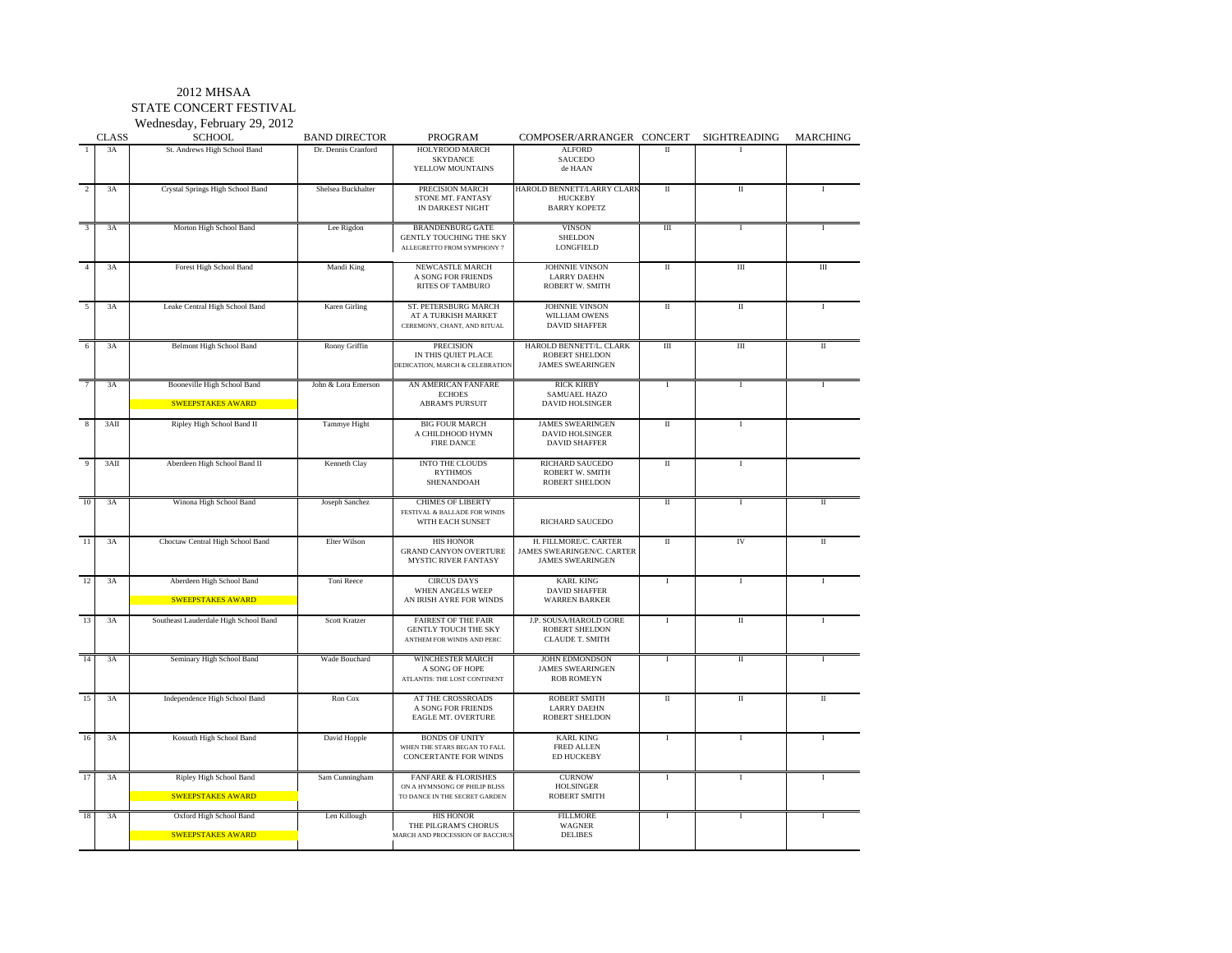## 2012 MHSAA STATE CONCERT FESTIVAL

Thursday, March 1, 2012

| <b>CLASS</b>    |    | <b>SCHOOL</b><br><b>BAND DIRECTOR</b>                       |                        | <b>PROGRAM</b>                                                                                    | <b>COMPOSER/ARRANGER</b>                                                      |                         | CONCERT SIGHTREADING MARCHING |                         |
|-----------------|----|-------------------------------------------------------------|------------------------|---------------------------------------------------------------------------------------------------|-------------------------------------------------------------------------------|-------------------------|-------------------------------|-------------------------|
|                 | 5A | Callaway High School Band                                   | Joe Mitchell           | <b>BONDS OF UNITY</b><br>A CHILDHOOD HYMN<br><b>DEEP RIVER</b>                                    |                                                                               | III                     | III                           |                         |
|                 | 5A | Brookhaven High School Band                                 | Clay Whittington       | A JOYFUL FANFARE<br>A CHILDHOOD HYMN<br><b>DANSE BOHEMIEN</b>                                     | <b>FRANCO CESARINI</b><br><b>DAVID HOLSINGER</b><br>RANDALL STANDRIDGE        | $\mathbf I$             | $\mathbf{I}$                  | $\mathbf{I}$            |
| 3               | 5A | Neshoba Central High School Band                            | Daniel Wade            | <b>MANHATTAN BEACH MARCH</b><br>A WELSH RHAPSODY<br><b>FLIGHT OF VALOR</b>                        | J. P. SOUSA<br><b>CLARE GRUNDMAN</b><br><b>JAMES SWEARINGEN</b>               | $\mathbf I$             | $\mathbf{I}$                  | $\mathbf{I}$            |
|                 | 5A | South Jones High School<br><b>SWEEPSTAKES AWARD</b>         | Artie Jones            | THE FAIREST OF THE FAIR<br><b>SAG HARBOR SUNSET</b><br>FESTIVAL & BALLADE FOR WIND                | SOUSA/FENNELL<br><b>ROBERT SHELDON</b><br><b>TRAVIS WELLER</b>                | $\mathbf I$             | $\mathbf{I}$                  | $\mathbf{I}$            |
| $\overline{5}$  | 5A | New Hope High School Band                                   | <b>Tracy Blaylock</b>  | <b>ALGERIA MARCH</b><br><b>ANTHEM FOR WINDS &amp; PERC</b><br>JOURNEY INTO DIABLO CANYON          | <b>KARL KING</b><br><b>CLAUDE T. SMITH</b><br><b>DAVID SHAFFER</b>            | $\overline{\mathbf{u}}$ | $\mathbf{I}$                  | $\mathbf{I}$            |
| $\overline{6}$  | 5A | Stone High School Band                                      | <b>Ida Mitchell</b>    | <b>MERCURY</b><br><b>DOWN A COUNTRY LANE</b><br>PETERLOO OVERTURE                                 | <b>JAN VAN der ROOST</b><br>A. COPELAND/PATTERSON<br>MALCOLM ARNOLD/SAYRE     | $\mathbf I$             |                               | $\mathbf{I}$            |
|                 | 3A | St. Stanislaus High School Band                             | <b>Taylor Pierson</b>  | <b>CROSSWINDS MARCH</b><br><b>SALVATION IS CREATED</b><br>BEYOND THE HORIZON                      | <b>JAMES SWEARINGEN</b><br>CHESNOKOV/M. BROWN<br>TED RICKETTS                 | Comments                | Comments                      | $\overline{\mathbf{u}}$ |
| $\overline{8}$  | 5A | Long Beach High School Band                                 | <b>Casey Caviness</b>  | <b>GUARDIANS OF THE SEAS</b><br>PRECIOUS LORD, TAKE MY HAND<br>ALLEGRO BARBARO                    | <b>DAVID REED</b><br><b>ROBERT W. SMITH</b><br><b>BELA BARTOK/TOM WALLACE</b> | $\mathbf I$             | $\overline{III}$              |                         |
| $\overline{Q}$  | 5A | East Central High School Band                               | <b>Brandon Wallace</b> | CAJUN FOLK SONGS MUT. 1<br><b>DANSE BACCHANALE</b><br>A CHILDHOOD HYMN                            | <b>FRANK TICHELI</b><br>CAMILLE SAINT-SAENS/BOCOOK<br><b>DAVID HOLSINGER</b>  | $\overline{III}$        | $\overline{III}$              | $\mathbf{I}$            |
| $\overline{10}$ | 5A | Hernando High School Band<br><b>SWEEPSTAKES AWARD</b>       | Mark Dickerson         | G. FOLK SONG SUITE "SEVENTEEN COME SUNDA<br><b>NEESUN DORMA</b><br><b>VESUVIUS</b>                | RALPH V. WILLIAMS<br>PUCCINI/ROBERT van BERINGER<br><b>FRANK TICHELI</b>      | $\bf{I}$                | $\mathbf{I}$                  | $\bf{I}$                |
| $\overline{11}$ | 5A | Moss Point High School Band                                 | Anton Rayburn          | <b>BONDS OF UNITY</b><br>A CHILDHOOD HYMN<br><b>ASCEND</b>                                        | KING/SWEARINGEN<br><b>HOLSINGER</b><br><b>HAZO</b>                            | $\overline{\mathbf{u}}$ | $\overline{III}$              | $\overline{\mathbf{u}}$ |
| <sup>12</sup>   | 5A | Lake Cormorant High School Band<br><b>SWEEPSTAKES AWARD</b> | Jon Young              | MARCH DES BRACHUTISTES BELGES<br>SYMP 1 THE LORD OF THE RINGS - 2 LOTHLO<br><b>SHADOW RITUALS</b> | PIERRE LEEMANS/C. WILLIAMS<br>JOHAN de MEIJ<br>MICHAEL MARKOWSKI              | $\bf{I}$                |                               | T                       |